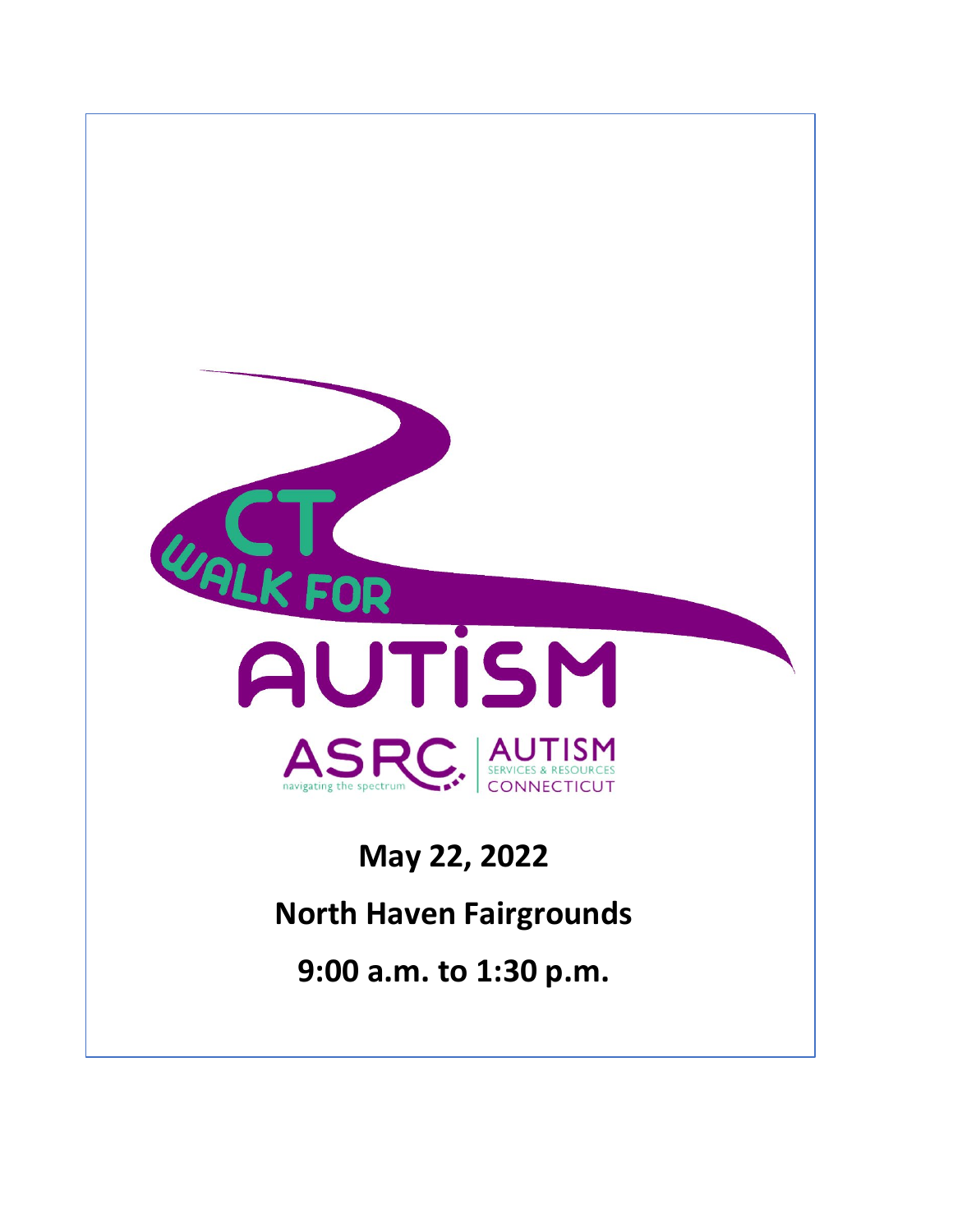

# Table of Contents

| Inclusive Employment Showcase & Recreation Resources Showcase  5 |  |
|------------------------------------------------------------------|--|
|                                                                  |  |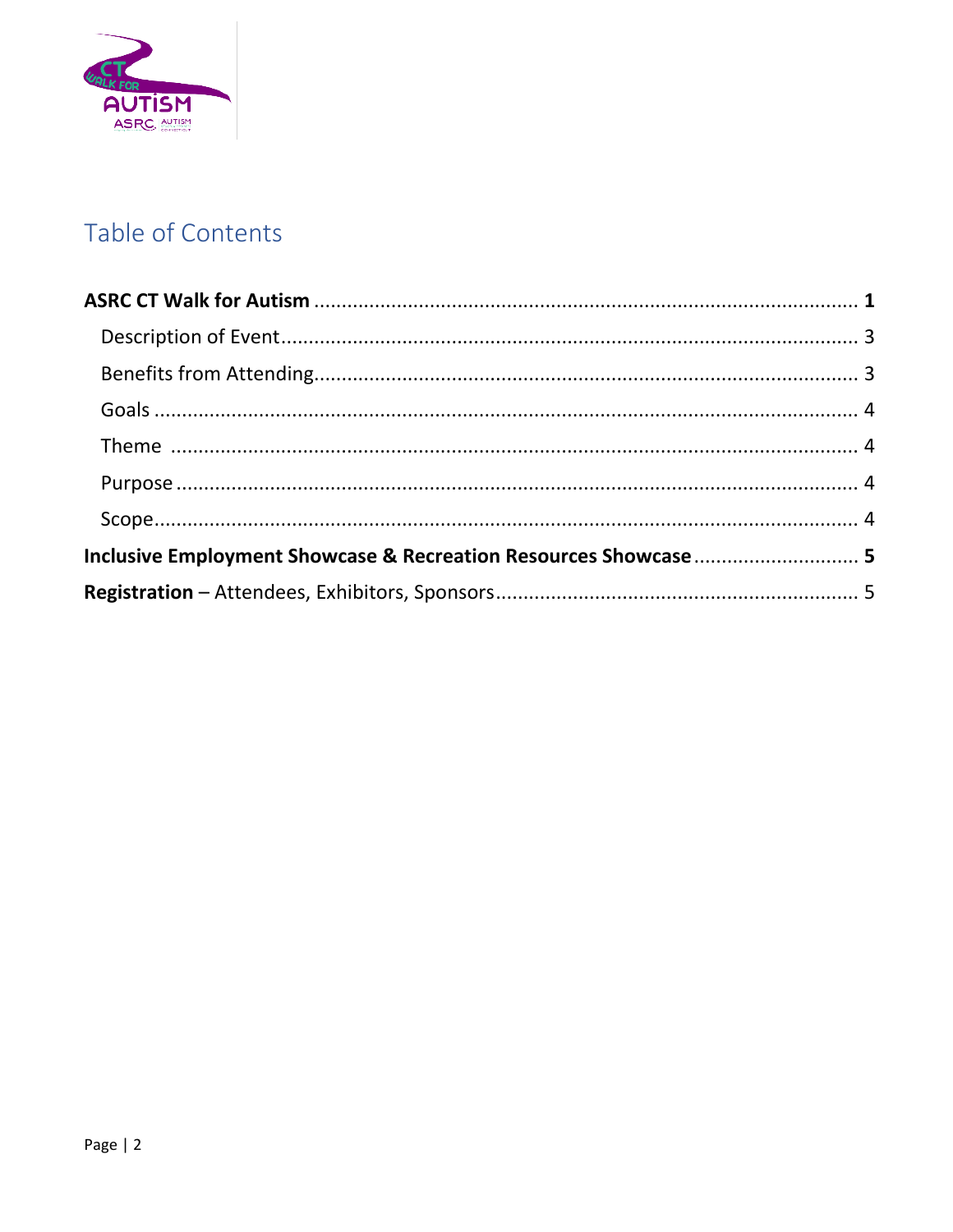

# **DESCRIPTION**

Autism Services and Resources Connecticut (ASRC), the first exclusive Connecticut autism advocacy organization for individuals and families, will hold the 25th Annual Walk and Festival for Autism on May 22 ,2022 at the North Haven Fairgrounds located at 290 Washington Avenue, North Haven. The event begins at 9:00 a.m. and will include a short walk with two staggered start times, as well as two additional concurrent events on the fairgrounds: "inclusive employment" and "recreation resources" showcases. There is no charge for attendance to any of the activities, but all participants must be registered (CTWALKFORAUTISM.COM).

ASRC provides services, supports, and resources to families and individuals living with autism, as well as to the educators, medical and therapeutic professionals and community providers who work with them. The organization offers opportunities for parent networking, activities, social groups, training, advocacy and events for all ages, as well as responding to hundreds of families who are new to the diagnosis or who need guidance navigating transition and adult issues. 100 percent of the funds raised stay in Connecticut.

This event is primarily intended as a resource and community building activity for individuals on the autism spectrum ("the primary stakeholders"), their families and associated professionals, and is also the primary fundraiser of the year for ASRC, a registered non-profit, 501(c)(3) organization.

# **BENEFITS**

Stakeholders and others can expect the following from the event:

- 1. A family-friendly activity that sheds additional light on the needs and circumstances of the autism community, with a theme of "**where everyone belongs**"
- 2. A fun-filled day of walking, entertainment, food, and a myriad of social activities
- 3. Three unique activities with individual benefits:
	- a. **Walk for Autism** social activity, fund raiser, community building, fun
	- b. **Inclusive Employment Showcase**: exhibitors, including businesses, state agencies, transition organizations, and more, will share methods, processes, and best practices needed to pursue employment - and inclusion - in the workplace. Businesses will showcase how they help special populations navigate the often-difficult path to employment. Organizations and agencies will share how they contribute to this effort. Attendees will gain valuable insights to assist them in the quest for meaningful employment.
	- c. **Recreation Resources Showcase**: selected organizations will exhibit their offerings to the autism community, including camps, therapies, special activities, and "live demonstrations", providing options for individuals and families.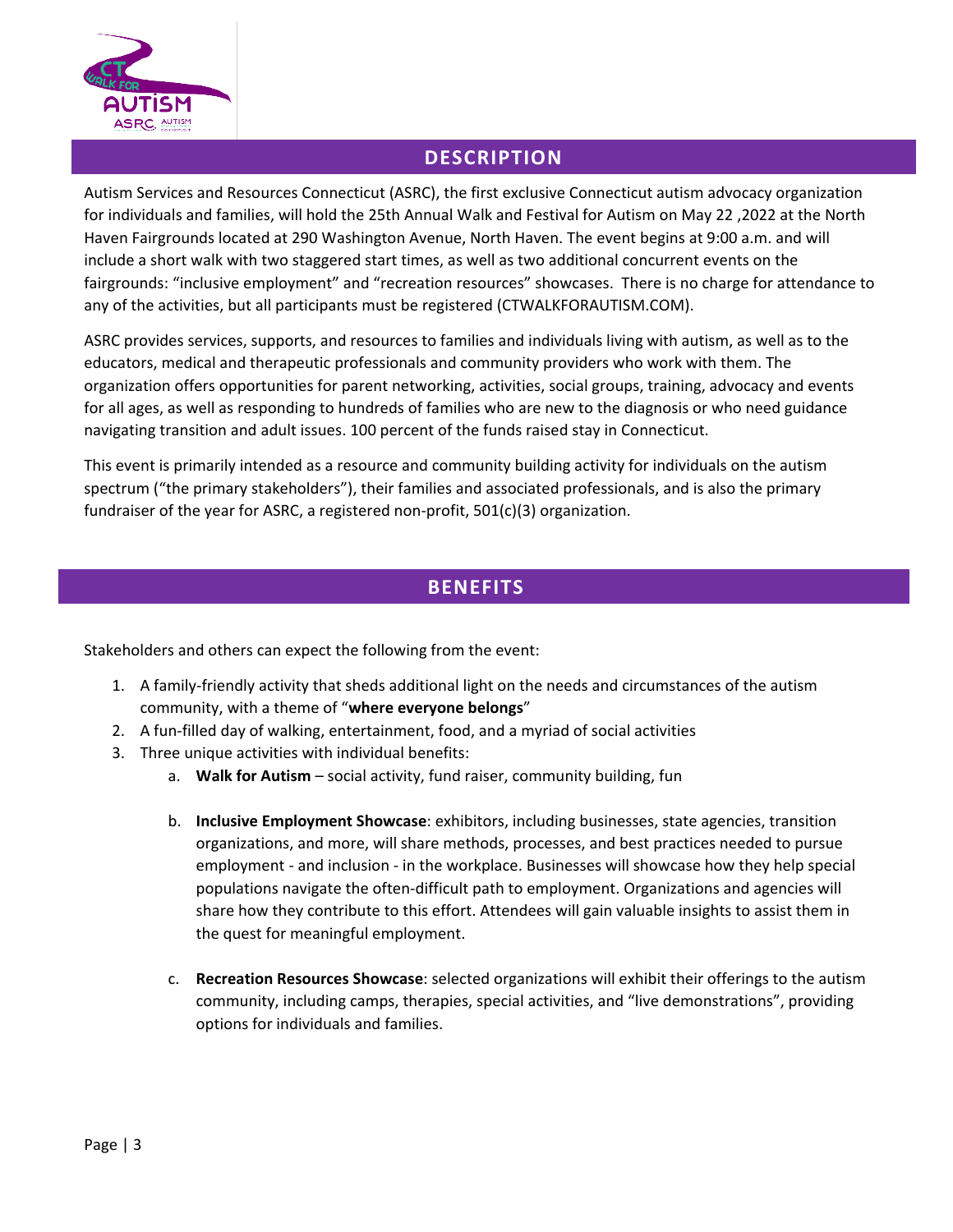

# **GOALS**

- 1. Raise a **minimum of \$150,000** (gross) to support the life-changing programs and services ASRC provides
- 2. Make the event a true **family-friendly, fun filled event** that offers "something for everyone" in the ASD community
- 3. Highlight the **need for autism acceptance** using the theme of "where everyone belongs" throughout
- 4. Provide a venue for the autism community to **learn about employment options, programs, best practices, processes, and transition choices** in the state of Connecticut
- 5. Share **selected recreation resources** with the autism community for the ongoing benefit of individuals and families in need

### **THEME, PURPOSE**

**Theme:** "*Where everyone belongs*" (courtesy, Beanz & Co). Acceptance, inclusion, knowledge, empowerment, action.

**Purpose:** Funding from this event helps people with autism spectrum and neurodiverse profiles build meaningful, connected lives. This funding helps ASRC provide individuals, families and professionals with information, education, community support and advocacy, specifically supporting social and recreational programs, support groups, social skills groups, workshops, trainings, advocacy, LifeNet, and more.

Attendees to our inclusive employment showcase will gain clarity to the often-confusing array of choices and options that diverse populations face when pursuing employment, and should shed light on the leading practices that are followed at business that take a leading role in D, E & I.

# **SCOPE OF THE EVENT**

All of the activities take place on Sunday, May 22, 2022, rain or shine, at the North Haven Fairgrounds, 290 Washington Avenue, North Haven, CT. The Fairgrounds' campus is extensive in size and provides ample space for attendees, exhibitors, vendors, and more. During the event there will be three main components:

- I. **Connecticut Walk for Autism**: Two unique start times, 9:00 a.m., 11:30 a.m., both follow the same route: begins inside the North Haven Fairgrounds, with an official "kick off" at the stage area, groups then proceed through the starting line to Pool Road and to the "touch a truck" area at the Annex of the Fairgrounds, where participants will walk through the "touch a truck" displays and then return back to the main fairgrounds to the start/finish line.
	- i. **Master of Ceremonies**: WTNH News 8's Sarah Cody will be the official "Celebrity Master of Ceremonies".